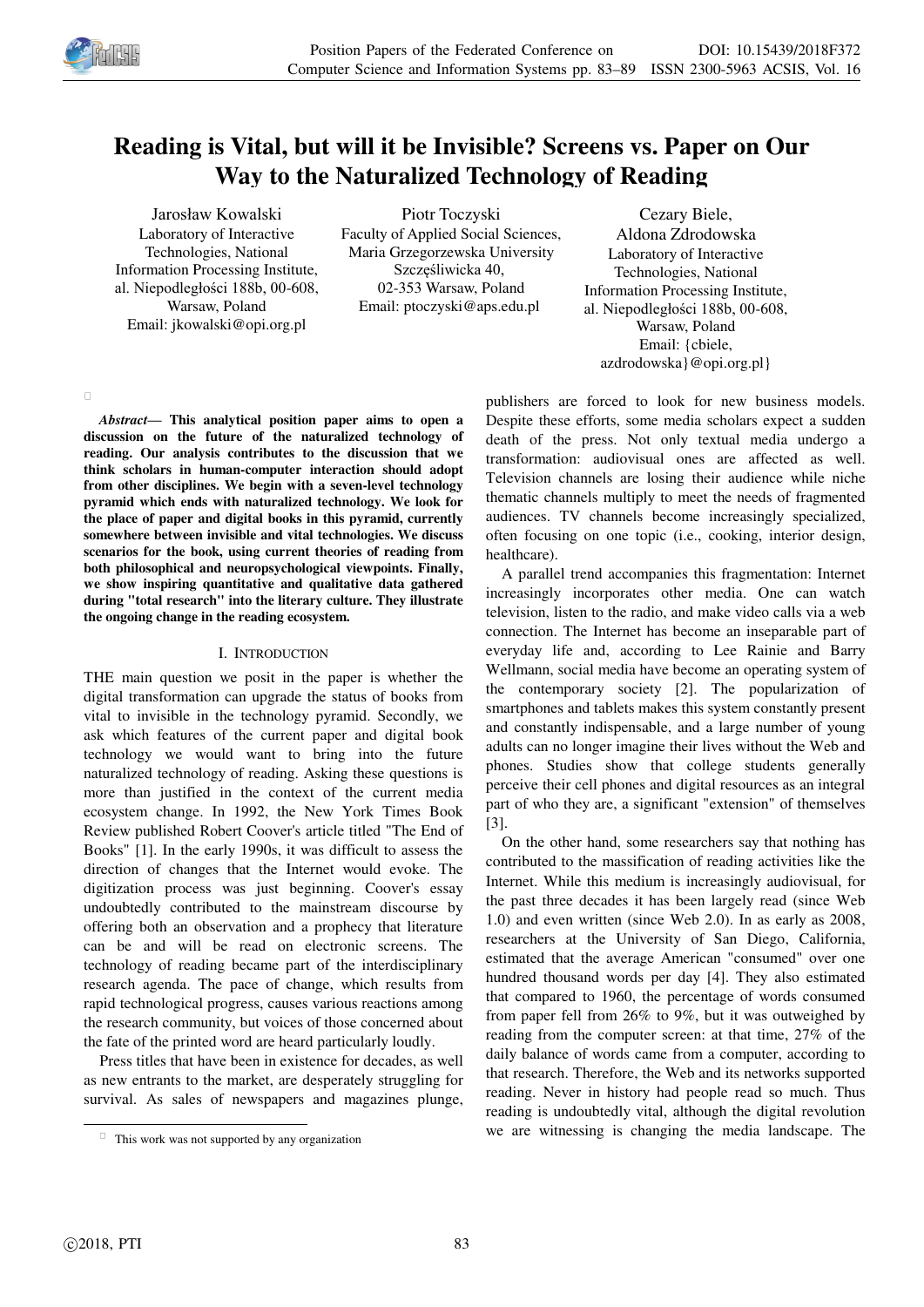digital media ecosystem is much more demanding for publishers. It raises the following question: can digital transformation upgrade the status of books from vital to invisible in the technology pyramid?

#### $II$

## OUR QUESTIONS: ARE BOOKS ONLY A VITAL OR AN ALMOST INVISIBLE TECHNOLOGY? HOW CAN BOOKS CONTRIBUTE TO THE EMERGING NATURALIZED TECHNOLOGY OF READING?

Before we focus on the voices and scenarios for the future of reading, let us ask a question about technology levels. Where exactly do books lie in the technology pyramid?

According to Koert van Mensvoort, the author of the pyramid of technology concept [5], every form of technology falls into one of seven hierarchically arranged categories. The higher the level, the more integrated with the human species the technology is. Some technologies evolve, "climbing" to the next levels. Others stop evolving at some level or even slide down to previous phases in their evolution. First, let us look at these seven levels.

Level 1: Envisioned. The first level is about imagination and fantasy. Technology is not here; it functions rather as an emanation of human needs and imagined ideas. Before becoming materialized, inventions, discoveries, and innovations appeared in stories and dreams (e.g., many elements of the twentieth-century technique were described in his novels by Jules Verne; other examples include Leonardo da Vinci and many others).

Level 2: Operational. The next stage is operationalization, i.e. developing prototypes in laboratory conditions, testing, improving and discussing their form.

Level 3: Applied. The third level is the implementation stage: when innovation functions in the natural environment, it is used, initially experimentally, among the innovators.

Level 4: Accepted. This is followed by social acceptance; the invention spreads. To achieve this, time and infrastructure are needed. Technology must adapt to the needs of users and be "tame".

Level 5: Vital. The further life of technology is a gradual transition to, and integration with, social life. At this (fifth) stage, the elimination of the technology would have a dramatic and negative impact on the lifestyle of people and societies because it has become an indispensable element of their existence. One example is the city: it is difficult to imagine modern civilization or banking without cities. It seems that innovations such as telephones, the Internet or smartphones are currently at this level.

Level 6: Invisible. The next, sixth level is the level of "invisibility", where technology becomes indistinguishable from nature, as, for example, in the case of clothing, agriculture or writing.

Level 7: Naturalized. Naturalization is the peak of development, with technologies blending with the nature of *homo sapiens*, and becoming part of it. Some examples here include thermal processing of food or spoken language.

Now, where are printed books and the press in this hierarchy at present? It seems that printed books, newspapers and magazines are at the fifth stage, i.e. vital. The question is: what next? Will they become invisible? As a consequence of digital transformation and digital access to books, we are witnessing a process of ongoing rejection of paper, but not a rejection of reading as such. What does this mean from the technology pyramid perspective? From this viewpoint, paper is only a specific "larval" form of textual distribution for ideas, concepts, data, information or even wisdom. With the rejection of paper, our text processing will be able to evolve and move to the sixth level, which could take such forms as content displayed directly on the retina.

#### III.

## THEORIES AND IDEAS: CURRENT READING PHENOMENA IN THREE OVERLAPPING SCENARIOS

Although our search for an answer begins with literature review, we can begin to answer our central question by asking what happened to horses when cars were introduced. They certainly were vital, but—disrupted by automobiles and cars—horses had never been an invisible technology in transport. It seems that computers, smartphones, tablets and all kinds of other digital screens have captured the time spent reading books, we could assume that books are descending in van Mensvoort's pyramidal hierarchy. Does the digital transformation push books to "descend" from the level of "vital" to the level of "accepted" technology in van Mansvoort's technology pyramid? Is it at all possible to descend from level 5 to level 4? We can imagine this process in many scenarios.

There are at least three scenarios for paper books (and, to a degree, also for electronic books). They can be summarized as overlapping scenarios for the future of book reading.

Scenario 1: No paper books, no human need. Paper books are sentenced to gradual extinction in the digital West because Westerners no longer feel that they need to read them.

Scenario 2: Even an invisible technology does not fulfill some human needs which were easily fulfilled in the age of paper. Maybe we will see the developments described by Umberto Eco: "When reading a book, we need to remember what was said on page 20 when we reach page 200, we need to activate our memory and use our ability to navigate through the space that we have shaped in our imagination while reading.  $(...)$  New technologies inspire new forms of creativity (...). And yet, these new forms do not replace the old ones, which we still need dearly." [6].

Scenario 3. The new digital genres and communication forms influence traditional genres and make them superficial. It seems that this third way is also possible. Many scholars point to the renaissance of writing, citing as evidence the gigantic distribution and social circulation of such novel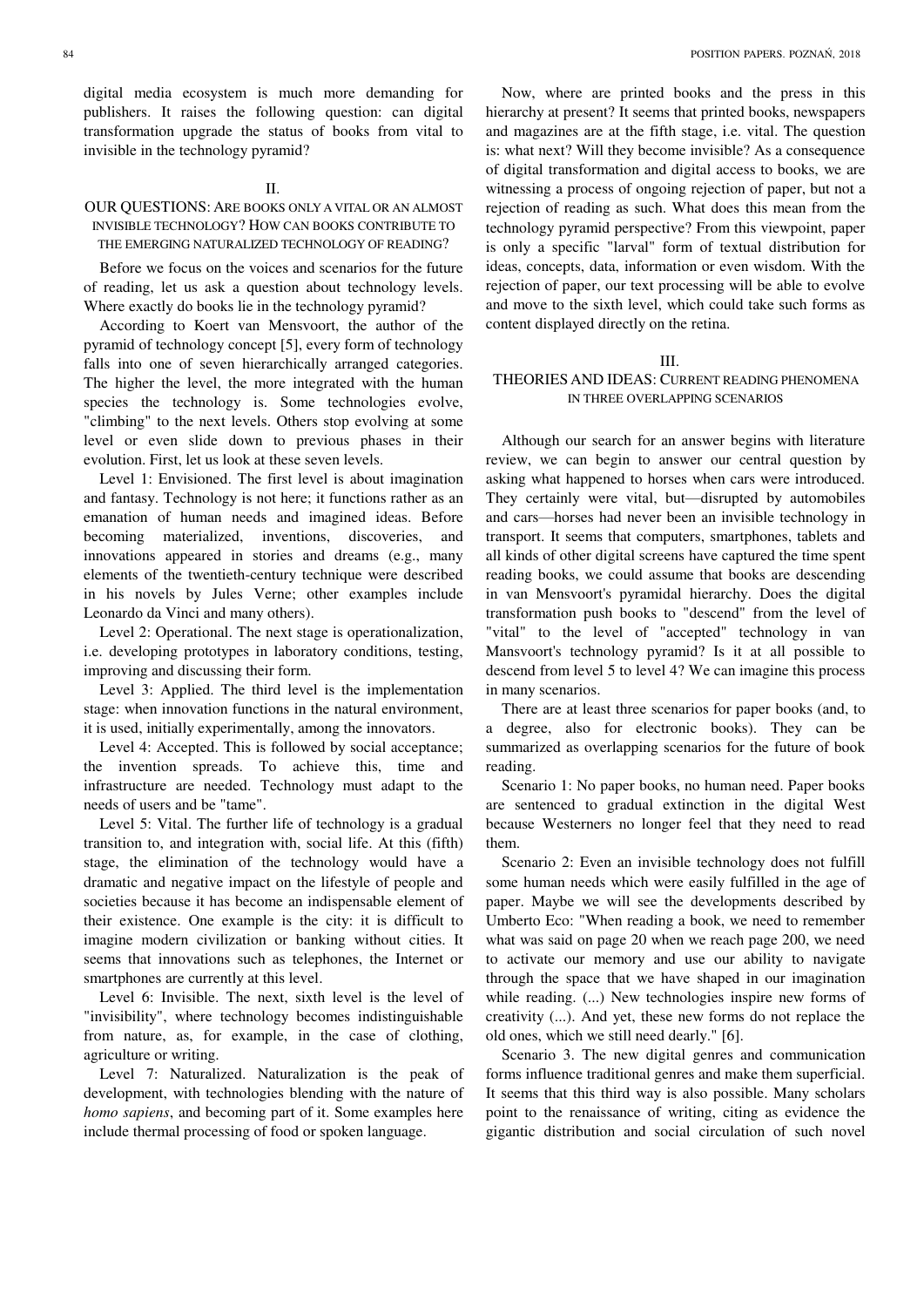series as "Harry Potter", "Game of Thrones", the "Twilight" saga or "The Hunger Games." Is their form the same as that of a twentieth century novel? As Jacek Dukaj observes [7], a new form of storytelling is being born before our eyes, drawing on the digital model. He calls this form a "google novel." As Dukaj writes: "In this way, the novel (and a TV series) artificially satisfies the need, imprinted in the "googled" brain, of continuously hopping to new streams of data: "I can not open another browser window on the pages of the book or enter another chat channel, but before this unconditional reflex tears me away from reading, I'm already in a different story, in a different set design, with other heroes. And again. And again. And again..." [7].

The thick volumes that are making it to bestseller lists are written according to new conventions. Their fictional structure and storytelling manner are very different from the way in which Tolstoy's "War and Peace" or Conrad's "Nostromo" were narrated. They are characterized by three phenomena. The first one are fragmented narratives. The Google-type literature—as Dukaj observes—uses small portions of narratives. The second characteristic is a multiplicity of threads, making it difficult to identify the main character of the story, as in the "Game of Thrones". The third phenomenon within Google-like literature is that talking replaces describing. The dominance of dialogues over descriptions is effort-saving since everyone in the popculture reality knows what an archetypical jungle, a big city or a police station look like, and there is no need to describe them.

Three abovementioned scenarios and some related phenomena can be identified in the interdisciplinary literature review we conducted. According to technological determinism, technology has a formatting effect on humans. New information processing technologies have such a multidimensional and profound impact on users that researchers view this process as progressive formatting of humans through technology. Neil Postman was a prophet of such technological formatting [8]. Technology becomes the operating system of everyday life but it can also cause dysfunctions. Trend researchers and sociologists, among them John and Nana Naisbitt along with Douglas Phillips [9], formulate a diagnosis that people in America are still in a state of technological intoxication. They describe six signs of such a state of mind: 1) Favoring ad hoc solutions, from religion to food; 2) Worship of technology and fear of it; 3) Bridging the differences between what is real and what is pretended; 4) Taking violence as a normal thing; 5) Loving technology, as one loves a toy; 6) Experiencing one's life, being distanced and distracted.

The "man of numbers" replaces the "typographic man". After 25 years, the pessimistic voices expecting an apocalypse of books entailed by the popularization of electronic screens, sound ever louder. Gołębiewski [10] proposes an alarming vision, in which the impact of digital screens will cause the traditional reading of literature (i.e.

from paper) to degenerate. Reading from old-fashioned paper "interfaces" [11], as envisioned by Gołębiewski, will be pushed into the ghetto of anachronistic connoisseurs, which will exist alongside the mainstream culture in the same way as the current ghettos of cassette or vinyl record lovers. He points out, after Marshall McLuhan [12], that Gutenberg's invention of print created a "typographic man". The world of the "typographic man" facilitated the dissemination of education, invented and disseminated the press and gave broad access to literature through libraries. It also created the novel which throughout the nineteenth century and until the invention of the motion pictures was the default form of storytelling. According to Gołębiewski, the world of the "typographic man" is currently undergoing a process of degeneration.

Researchers worry about the future of in-depth reading. There is a growing concern that immersion in digitally mediated modes of knowledge acquisition might hinder or even eliminate mental activities that emerged from interactions with traditional media, and which are still tremendously valuable. The leading example here is the concern about the demise of "deep reading", a practice traditionally associated with interacting with long, linear texts. It is understood as the practice of, and ability to concentrate on, reading long texts for extended periods of time, with the aim of enhanced comprehension, construction of meanings, and facilitation of "deep learning" [13]. Research results suggest that the cognitive performance of even skilled comprehenders might be hindered if critical sections of digital media learning material are only scanned [14]. The skill of deep reading, trained in interaction with traditional books and longer printed texts, is argued to be essential for developing the faculties of critical thinking, reasoning, and insight. The logic of hypertext and multitasking, vital for proficient navigation in the digital world, is supposed to shape brains and habits in a way that makes deep reading practices less viable [15, 16]. Maryanne Wolf [17] notes that reading is something that the human brain has not evolved into. Among various forms of communing with culture, reading is the one to which nature has not prepared humans through the process of adaptation.

From the brain neuroplasticity perspective, reading is changeable, not given. Since we do not have a genetic instruction on how to read (while we have instructions on how to look, listen or smell), reading skills require training that is not easy and takes time. It is worth considering how digital developments affect activities such as reading. The Internet, a new medium originally conceived as a text medium, is becoming increasingly pictorial and visual. Also, the popularity of new smartphone applications suggests that young people increasingly need to express themselves through images (using Snapchat, Instagram, or Pinterest). In other words, extensive training in reading books and longer texts (which children are subjected to at school) is supplemented (perhaps even gradually dominated) by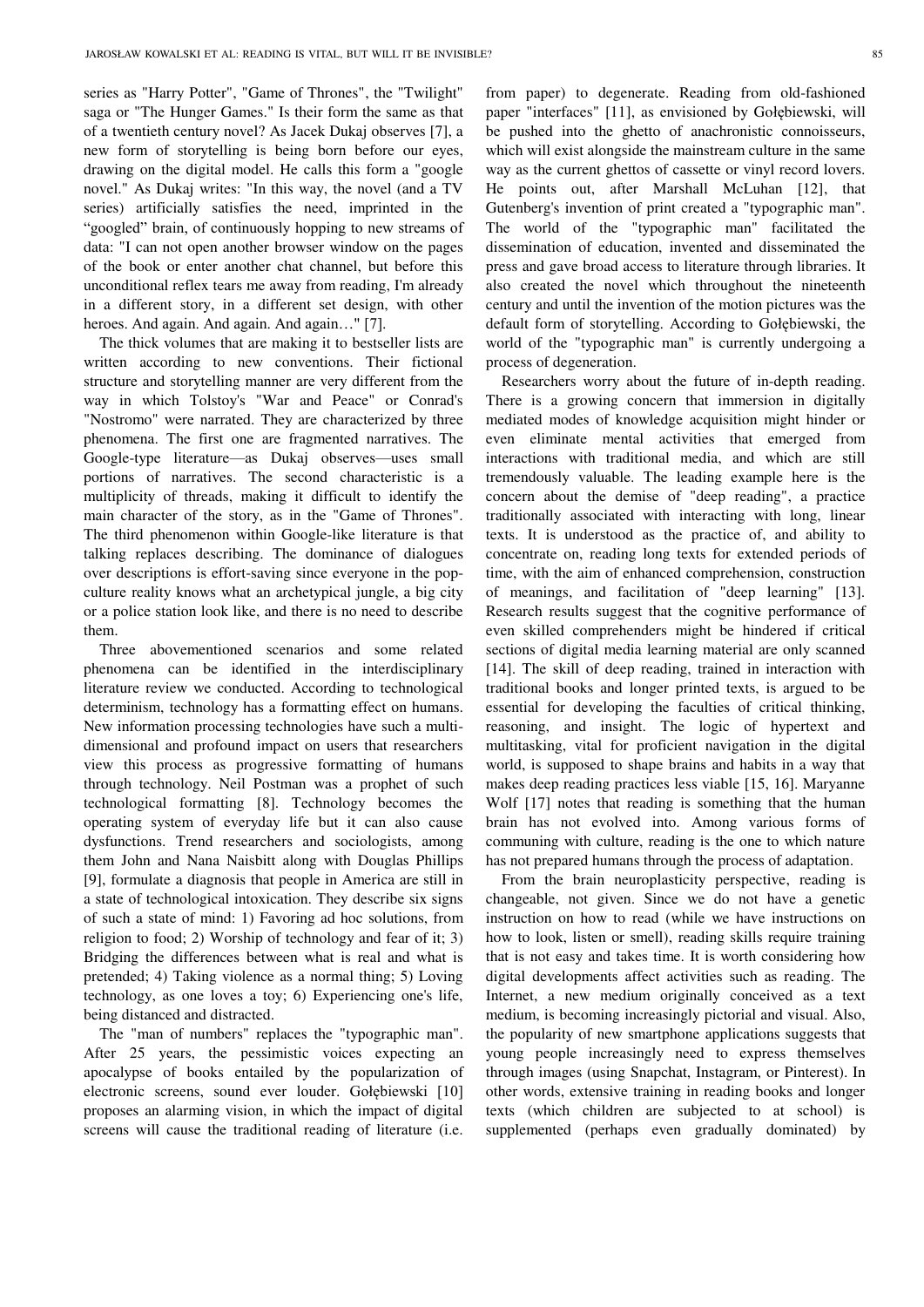training in the use of random, short texts, accompanied by graphics.

When humans are learning to read, their brain must adapt to the process physically and internal resources must be managed. This "development" has the most physical character: new connections are being created in the brain. The existing ones (i.e. shape recognition, sound recognition) are harnessed to new functions. Resources and created connection systems must then be fixed and trained, which requires long hours of interaction with texts, and arduous learning. Finally, the brain becomes adapted to reading and becomes compatible with the type of information that it will

stages up to the final. This is how an essay, a novel or a scientific lecture is structured. Using an Internet browser is closer to scanning, where the gaze scans the screen in search of interesting content, and anchors on those points that are most likely to solve the problem or offer something interesting. A new website is scanned, an item is found and clicked on. Then a new page is opened and the process begins again.

There is also a new phenomenon at the doorstep: we are moving from codices to scrolls. Dissemination of smartphones and tablets has slightly redefined the use of the Web, introducing the use of applications (known as apps).

TABLE I. TEXTUAL "DIET" OF POLES [21]

|                                                                                                   | vesterday | a year ago |  |  |  |  |  |
|---------------------------------------------------------------------------------------------------|-----------|------------|--|--|--|--|--|
| <b>Texts on paper</b>                                                                             |           |            |  |  |  |  |  |
| Articles in printed daily newspapers or general-interest magazines                                | 37%       | 35%        |  |  |  |  |  |
| Books – novels, stories, biographies, non-fiction                                                 | 18%       | 26%        |  |  |  |  |  |
| Short texts such as advertisements, informational messages, inscriptions on walls, leaflets, etc. | 18%       | 16%        |  |  |  |  |  |
| Manuals, training materials                                                                       | 9%        | $11\%$     |  |  |  |  |  |
| Articles in industry and specialist magazines                                                     | 7%        | $9\%$      |  |  |  |  |  |
| Tutorials and guidebooks                                                                          | 6%        | 8%         |  |  |  |  |  |
| Poetry                                                                                            | 5%        | 6%         |  |  |  |  |  |
| Comic books, albums                                                                               | $1\%$     | $2\%$      |  |  |  |  |  |
| <b>Text on screen</b>                                                                             |           |            |  |  |  |  |  |
| Short text messages: texts, tweets, single-sentence posts                                         | 38%       | $32\%$     |  |  |  |  |  |
| Short entries and messages on the Internet: on blogs, forums, social media, e-mails               | 31%       | 26%        |  |  |  |  |  |
| Longer texts on the Internet such as articles on blogs, websites, etc.                            | 18%       | 17%        |  |  |  |  |  |

process. Consequently, the brains of people using different types of writing are physically different from one another. When reading the Latin alphabet, Westerners activate the left hemisphere while reading. In contrast, Chinese (logographic) script requires the use of both hemispheres. Interesting in this light is that Japanese readers simultaneously use their own form of logographic writing and a type of syllabic writing, consisting of 46 characters (the so-called kana script), and used to write their own names.

Neuroimaging studies have demonstrated [17] how the brain operation changes depending on whether it decodes logographic or syllabic writing. Maryanne Wolff's analysis shows that the brains of people using different types of writing function differently and they also process information differently.

According to Nicholas Carr [18], about four hours of Surfing the internet is enough for the brain to switch to a slightly different mode of operation. Reading a text such as a book is (and must be) analog in nature – this is a continuous process where we accompany the author throughout the whole argument: from the beginning, through subsequent

Technological limitations (small screens and the inability to use the cursor, inherently targeting small objects on the screen more accurately than a finger) have put virtual content navigation into the hands of virtual image scrolling. The socalled "scrolling" is reminiscent of scrolling a large (sometimes almost endless) physical scroll. This is an interesting sign of our times where, after centuries of dominance of books in the form of "codices" (with sheets stapled or glued on one side), we are witnessing a gradual return to the scroll format (this time a virtual one). In antiquity, the codex format had an undoubted advantage, giving users the possibility of free and quick access to any place of the text, whereas a scroll required arduous physical scrolling (also performed through technically when using a music cassette or a VHS tape). Today, Facebook or Twitter users do not seem to need such a feature: a continuous stream of notifications from friends (and strangers who are tagged as "friends") is just a stream, a flow, something that is happening here and now.

In his works, Łukasz Gołębiewski claims that the digital revolution that changes our habits of media consumption will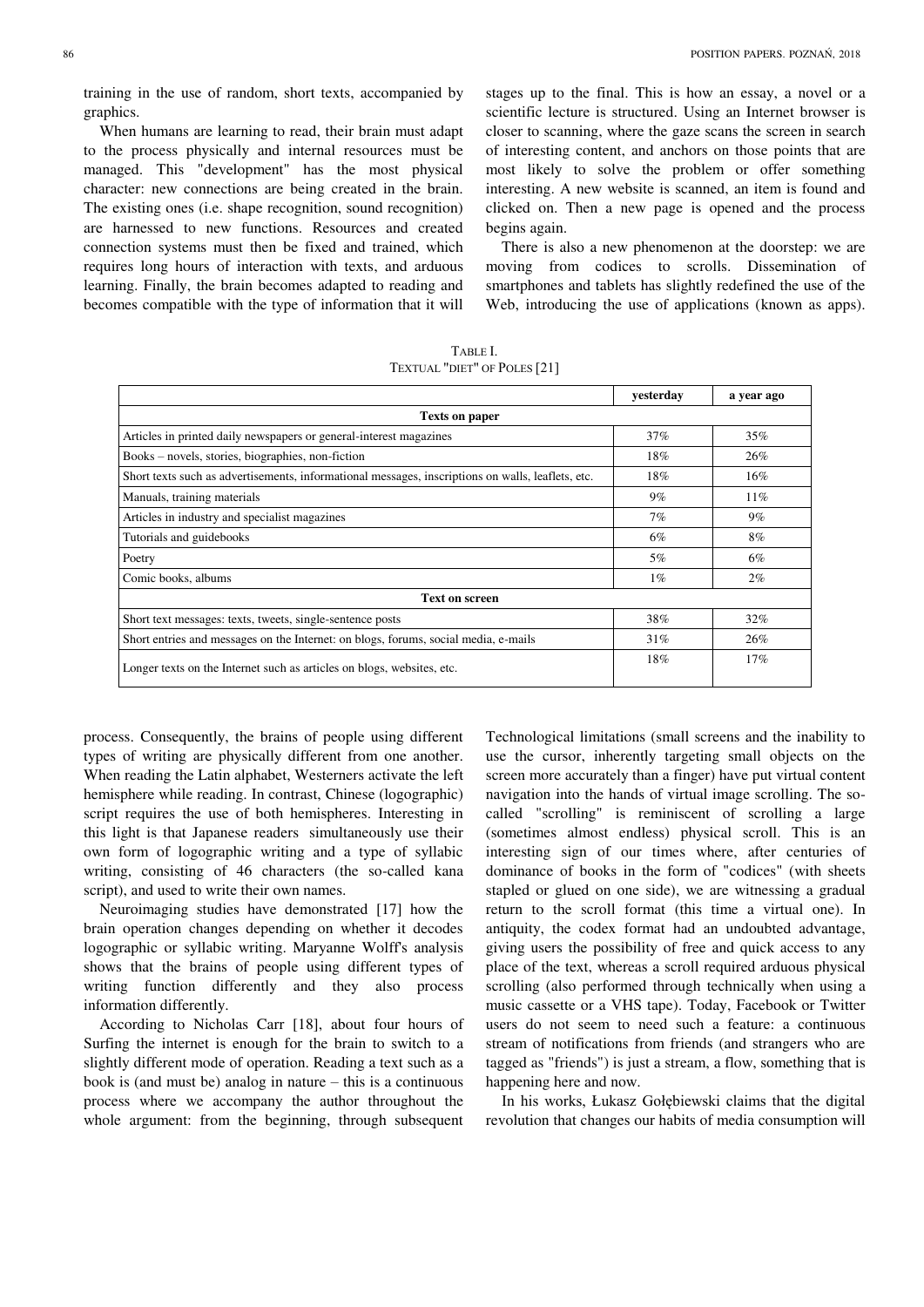change our civilization. "There has been a terrible thing that happened to readership. It has been reduced to mindless activities. We live in a time of breakthrough, the generation of those raised on books is still statistically large enough to give the illusion that the world is still normal. But this is an illusion. A new generation, called Digital Natives, has grown up in front of a computer monitor. They have other needs and are effectively pushing them." [19]

So can reading disappear at all? Can we imagine a world without books? No libraries or press? At this point, it is worth considering how much these information processing and gathering technologies are fused with our civilization. Our civilization does not want us to withdraw from linear reading. One of the eminent fruits of digital transformation is Amazon Kindle.

As we mentioned in this literature review, according to some voices the digital revolution is expected to eliminate the "typographic men" and replace them with the "men of numbers" because exposure to information is now mediated through electronic screens and digital media. The future world is painted by extrapolation as a place with falling circulation of magazines and newspapers, and declining book spending. For the "man of numbers", cursory cognition is the default mode of operation. These humans do not go deeply into the content, and live in constant inattention in multiple channels, among applications, screens, programs and chats. The "men of numbers" also consume culture differently: they listen to mp3s rather than CDs or vinyl records, Spotify playlists rather than music albums, they search for information in Google or Wikipedia rather than in an encyclopedia, they draw on a tablet app rather than using a pencil. Such descriptions evoke the image of humans affected by all five symptoms listed by John and Nana Naisbit.

Taking into account the context of readership, it is worth considering whether the metaphor of the "man of numbers" against MacLuhan's "typographic man" is correct. When reading a book purchased from Amazon on an electronic reader, the reader does not consume digits but letters. It is the same when surfing the Internet and reading characters displayed on the LCD screen. The fact that these characters are digitally coded is irrelevant to human perceptual apparatus. When they read, the hypothetical "men of numbers" read letters. Doubts also arise when we try to equalize all types of electronic screens, as Gołębiewski would like.

Meanwhile, reading from an electronic Kindle reader (or many of its varieties produced and sold under other brands) has completely different qualities than reading from a screen of a smartphone or a tablet. The functionalities of an ebook reader are undoubtedly narrower than those of a smartphone. The latter has many functions that can disrupt concentration. For example, they may generate the need to check e-mails or respond to Facebook conversation threads. The paper versus electronic screen dichotomy is probably too simple and, in effect, it obscures the real image of the phenomenon of digital reading. From this perspective, one can try to categorize "reading interfaces" regarding their potential ability to narrow attention. The screen of an electronic reader (e-reader) would be much closer to paper than to a computer screen. We liken it with cuneiform script rather than a scroll or a codex.On the other hand, it is beyond doubt that people consume ever more information from computer screens (which includes learning from digital media), so it is reasonable to consider whether a change in the medium causes triggers a change in reading habits, i.e. in what, how and why we read and how we obtain information. In this context, the ability to use screens for reading is a prerequisite for proficient usage of digital resources and for taking part in electronically mediated activities, with learning being the most important one. Moreover, Kindle is not the same as Google. It is the post-digital hybrid of cuneiform script, a scroll and a codex. Kindle is technology that enables deep reading. Symbolically speaking, Google and Kindle are two

TABLE II. EVALUATION OF BOOK AND NON-BOOK TEXTS ON FIVE DIMENSIONS OF THE RESPONDENTS' FEELINGS. DATA PRESENTATION BY MICHAŁ FELIKSIAK AND BARBARA BADORA, PUBLIC OPINION RESEARCH CENTER [21]

| Type of text read yesterday                                                                                                | For me, this text was     |                     |                      |                              |                    |
|----------------------------------------------------------------------------------------------------------------------------|---------------------------|---------------------|----------------------|------------------------------|--------------------|
| Average results on a scale from 1 to 7, where 1 means<br>"does not apply at all" and 7 means "applies completely"          | Significant,<br>important | Touching,<br>moving | Thought<br>provoking | Initiating a<br>conversation | Useful,<br>helpful |
| <b>Books</b>                                                                                                               | 4.90                      | 3.75                | 4.98                 | 4.90                         | 5.12               |
| Articles in trade press and specialist magazines                                                                           | 5.14                      | 2.30                | 4.43                 | 4.55                         | 5.43               |
| Short text messages: texts, tweets, single-sentence posts                                                                  | 3.88                      | 2.14                | 2.71                 | 2.94                         | 4.06               |
| Short entries and messages on the Internet: on blogs,<br>forums, social media, e-mails                                     | 3.82                      | 2.21                | 3.39                 | 3.48                         | 4.21               |
| Longer texts on the Internet such as articles on blogs,<br>websites, etc.                                                  | 4.33                      | 2.59                | 4.21                 | 4.23                         | 4.58               |
| Short texts such as advertisements, informational messages,<br>inscriptions on walls, leaflets, promotional leaflets, etc. | 2.43                      | 1.58                | 2.30                 | 2.48                         | 3.15               |
| Articles in printed daily newspapers or general-interest<br>magazines                                                      | 4.28                      | 3.38                | 4.27                 | 4.37                         | 4.56               |
| Comic books, albums                                                                                                        | 3.06                      | 3.13                | 3.19                 | 3.50                         | 3.90               |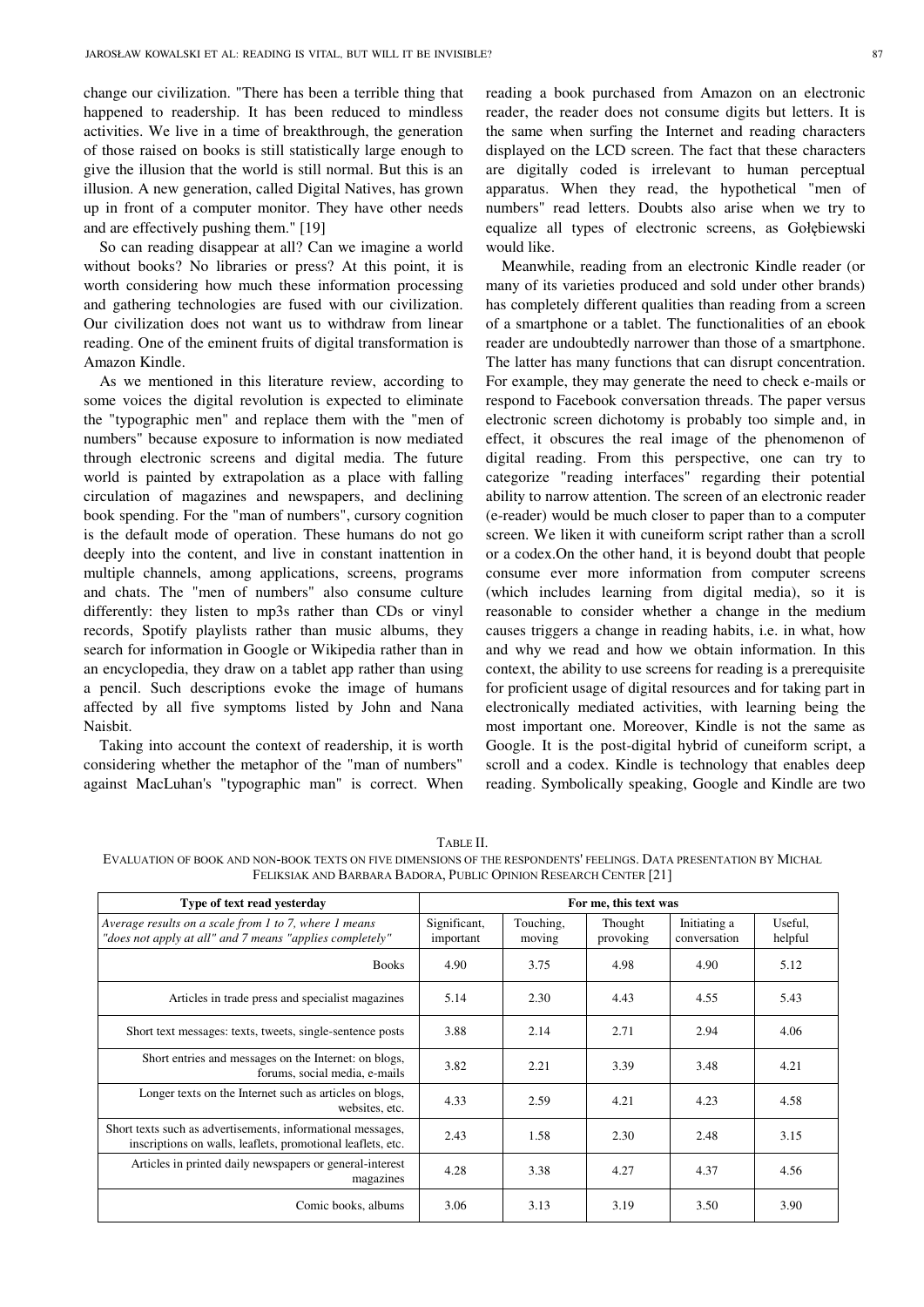contradictory faces of the same process.

#### IV.

## EMPIRICAL OBSERVATIONS: WHAT DOES AN ATTEMPT OF TOTAL RESEARCH INTO LITERARY CULTURE TELL US ABOUT PAPER AND DIGITAL READING?

What is similar and what is different in digital reading and paper reading? Is digital reading almost the same as analog reading on paper? Do we think of the same kind of reading? We draw our answers from a research project where a national representative random sample of Poles was asked about their reading habits in the digital era a few years ago.

The project entitled "Directions and forms of reading transformation in Poland" consisted of data from personal interviews (CAPI and CAWI), short interviews with visitors to a book fair, qualitative data from household ethnography and expert discussion, which were then all merged with readership research and book market statistics. Some of us co-authored the research led by Warsaw-based state-funded National Information Processing Institute, with Krzysztof Krejtz as its scientific coordinator. We refer to this research not only because we co-authored it and can be proud of its "enormous cognitive potential" [20], noted as a step towards "total research into the literary culture" [20]. We believe that its results illustrate and deepen our insights into reading technology [21, 22].

Results 1: Retrospective panel data on how respondents read yesterday and a year ago. Part of the survey was conducted using the so-called retrospective panel method. It is not a comparison of two measurements taken in separate moments in time but, rather, a kind of synthetic selfreflection obtained from the respondents.

The respondents were asked what and where they had read on the day before the survey and one year before the survey. Among answers, the respondents could select not only books but also different types of text. This is visible in the answers shown in Table 1. Respondents admit that during the preceding year they read fewer books than shorter messages and entries on the Internet and mobile devices such as smartphones or tablets.

Results 2: Declarative data on how respondents felt about different kinds of texts. While looking for ways of getting an insight into almost intimate issues of readers' relations to a book (as well as other textual) "interface", in one set of survey questions we asked how the respondents felt after reading books and non-book texts on the previous day. The respondents were asked to evaluate previous-day texts using five seven-point scales, where 1 meant that the statement did not apply at all to the text they read and 7 meant that the statement applied completely to the readers' experience.

We checked the five dimensions of the assessment:

Dimension 1: Importance. First of all, we asked if the text was "significant, important" for the respondents.

Dimension 2: Emotional impact. Secondly, we were interested in how much the text was "moving, touching" for them.

Dimension 3: Thoughtfulness. The third dimension was the extent to which the text prompted the respondents to think.

Dimension 4: Sociability. We were also interested in the social dimension, i.e. to what extent the text encouraged the respondents to talk about it.

Dimension 5: Usefulness. The fifth dimension was the extent to which the text turned out to be "useful" for the respondents.

After conducting statistical tests, we learnt that books are rated significantly higher than all other texts read on the day preceding the survey, on each dimension tested. Articles in trade press and specialist magazines performed similarly: in terms of four dimensions, they were ranked close to books, but they failed to move readers emotionally. Detailed results are presented in Table 2.

While juxtaposing these results with his idea of literacy culture total research, Maciej Maryl [20] noted: "The concept of "textual diet", i.e. the diversity of the types of texts that the recipients are acquainted with, proposed by Toczyski and Krejtz, may prove useful. However, it would be necessary to refine this catalog in such a way as to avoid mixing up formal determinants (e.g. length of the text, paper vs. electronic format) with genres (e.g. novels, poetry, guides).

We find this criticism justified. However, we still recommend separating digital and analog forms, so that we have a better idea about the place of Web versions, and the place of print versions in readers' textual diet. Fortunately for the present paper, even despite the mix of genres, lengths, and formats, we can see the dominance of books on almost every dimension, which proves their position.

Results 3: Ethnographic interviewing and observing readers as users. The analysis of ethnographic interviews conducted under the same project shows that reading from an LCD screen and paper are two different worlds. Reading from a screen is primarily done for work (e-mails, electronic documents, work with software) and entertainment (short "fillers of time" when there is a break at work). These fillers can be social media posts, funny drawings (memes), information on portals and other things [22]. The reader does not delve into the topic, which is a result of performing many activities at once. Everything works in parallel mode on the Internet. Running a conversations in a chat box does not prevent users from holding a second conversation in parallel, making online purchases, listening to music or playing a game.

Reading from paper, be it books or newspapers, belongs to the realm of luxury and pleasure. So, what are the barriers that prevent paper-based reading from becoming part of everyday life? We found three types of barriers.